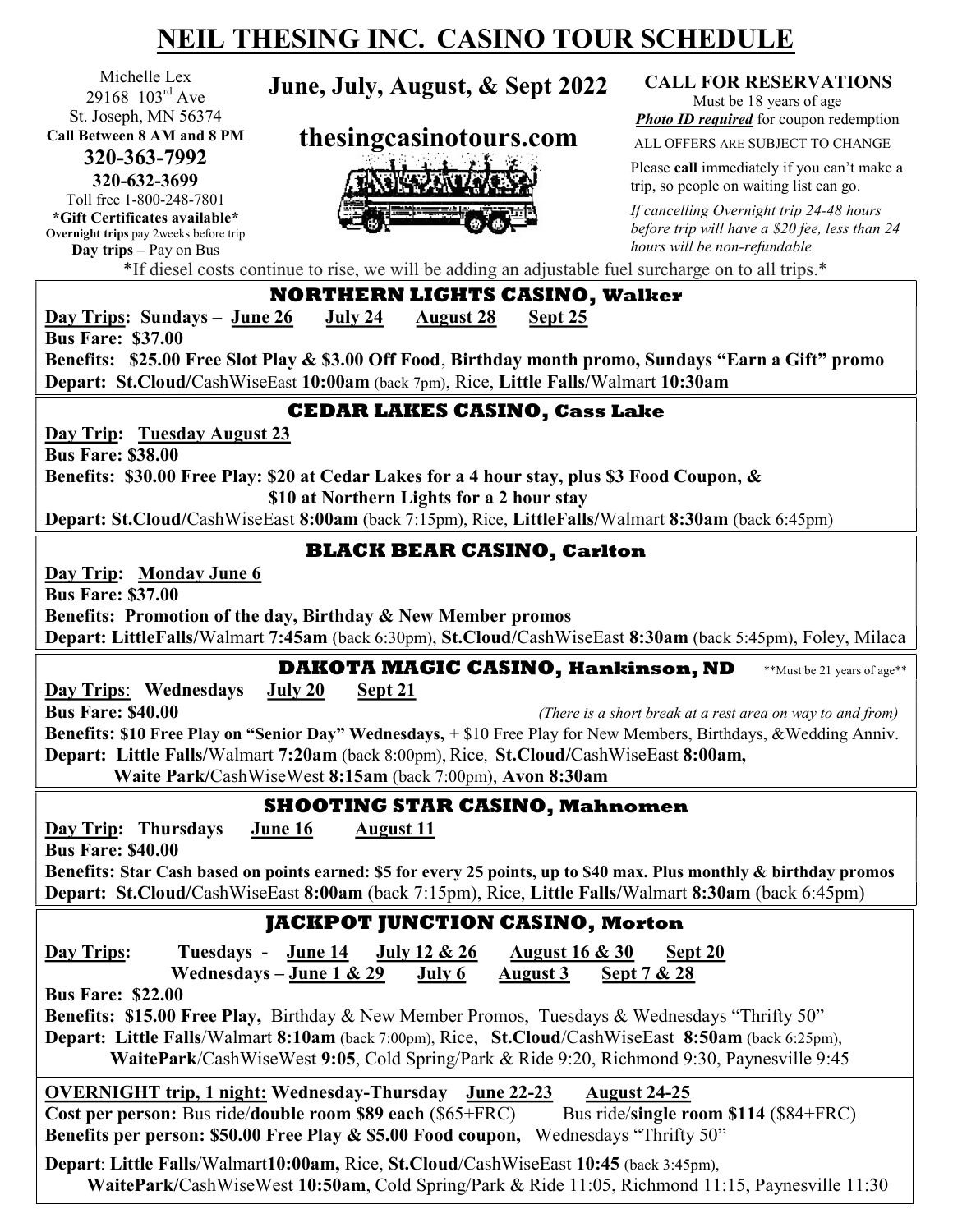#### PRAIRIE'S EDGE CASINO RESORT, GRANITE FALLS

Day Trips: Mondays June 20 Sept 12 Tuesday July 19

Bus Fare: \$37.00

Benefits: \$15.00 Free Play

Depart: Little Falls/Walmart 8:10am (back 7pm), Rice, St.Cloud/CashWiseEast 8:50am (back 6:25pm), Waite Park/CashWiseWest 9:05am, Cold Spring/Park & Ride 9:20, Richmond 9:30, Paynesville 9:45

OVERNIGHT trip, 1 night: Monday-Tuesday August 8-9

Cost per person: Bus ride/double room \$95 each (\$65+FRC) Bus ride/single room \$120 (\$84+FRC)

Benefits per person: \$50.00 Free Slot Play  $(1<sup>st</sup> day $40/2<sup>nd</sup> $10)$ 

 Birthday Package, plus daily promotions Depart: Little Falls/Walmart10:00am, Rice, St.Cloud/CashWiseEast 10:45 (back 3:30pm).

Waite Park/CashWiseWest 10:50, Cold Spring/Park & Ride 11:05, Richmond 11:15, Paynesville 11:30

### HO-CHUNK Black River Falls (BRF) & Wisconsin Dells Casinos, WI

OVERNIGHT trip, 2 nights: Wed-Thurs-Fri July 13-14-15 \*\*Must be 21 years of age\*\*

Cost per person: Bus ride/double room \$215 each Bus ride/single room \$270

Benefits: Day 1 - \$35.00 Free Slot Play Black River Falls, plus \$10.00 New Member, Birthday and daily promotions Day 2 - \$70.00 Free Slot Play Black River Falls, &

\$35.00 Free Slot Play Wisconsin Dells Casino (4 hour stay) \$140 Total

\*Stop at St. Croix Casino, Turtle Lake, for a 2 hour break on way to, and quick break at rest stop on way home.

Depart: Little Falls/Walmart 9:00am (back 6:00pm), St. Cloud/CashWiseEast 9:40am (back 5:30pm)

#### ROYAL RIVER CASINO, Flandreau, SD

OVERNIGHT trip, 1 night: Wednesday-Thursday July 27-28 \*\*Must be 21 years of age\*\*

Cost per person: Bus ride/double room \$95 each (\$74+FRC) Bus ride/single room \$120 (\$84+FRC)

\*Quick break at a rest stop on way to and from.

Benefits per person: \$20.00 Free Slot Play (\$10 each day), \$13 Evening Food Coupon, Free Breakfast, New Member and Birthday promos

Depart: Little Falls/Walmart 8:00am (back 6:15pm), Rice, St. Cloud/CashWiseEast 8:45am (back 5:45pm), Waite Park/CashWise West 8:50am, Cold Spring/Park & Ride, Richmond, Paynesville

### DIAMOND JO'S CASINO, Northwood, Iowa

**OVERNIGHT trip, 1 night: Wednesday-Thursday** June 8-9 Sept 14-15 \*\*Must be 21 years of age\*\*

Cost per person: Bus ride/double room \$125 each Bus ride/single room \$165

Benefits per person: \$25.00 Free Slot Play, Dining coupon, Free Continental Breakfast, \$5.00 for New Members, plus monthly promos

Depart: Little Falls/Walmart 8:45am (back 4:30pm), Rice, St. Cloud/CashWiseEast 9:30am (back 4:00pm)

### FORTUNE BAY RESORT & CASINO, Tower, MN

OVERNIGHT trip, 1 night: Monday-Tuesday September 26-27

Cost per person: Bus ride/double room \$125 each Bus ride/single room \$155

\*Quick break at a rest stop on way to and from.

Benefits: \$100.00 Fortune Play (\$50 each day after earning 25 points first), 2-\$5.00 Food Coupons, Buy 1/Get 1 Free Drink, 20% discount in Whispering Winds Gift Shop

Depart: Little Falls/Walmart 9:00am, Rice, St.Cloud/CashWiseEast 9:45am (back 5:30pm), Foley/Coborn's, Milaca/Hardee's 10:15, Mora/Shopko 10:30, Hinckley/Tobie's 10:55